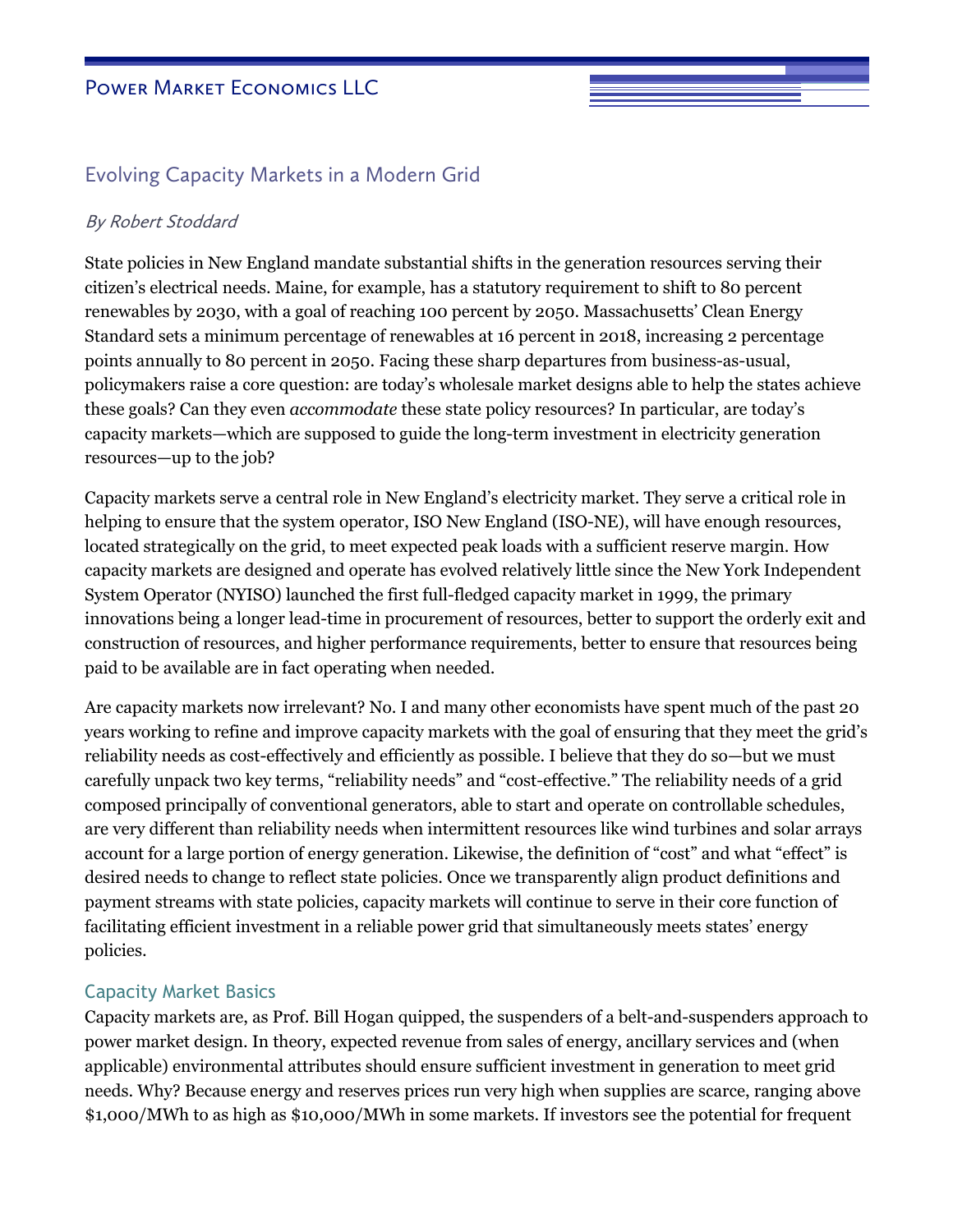shortfalls, they should build new resources to capture that scarcity premium. Conversely, in a market with oversupply, generation owners will retire unprofitable resources. This ebb and flow of investment based on market expectations of future scarcity premiums should lead the market to a natural equilibrium of supply and demand—the "belt" of the belt-and-suspenders.

In practice, however, there are three problems with this argument, even in conventional markets dominated by fossil-fueled generation:

- First, various factors may artificially suppress the frequency of realized high prices, such as bid mitigation by market monitors, units dispatched for reliability that are disallowed from setting the clearing price, and *ex post* litigation clawing back supposedly excess earnings.
- Second, this "natural equilibrium" level of capacity reserves may be lower than the installed capacity reserve level that is judged prudent by market operators and regulators. While purely market-driven allocation of investment in other sectors—say, strawberries or hotel rooms works well, a shortfall of strawberries or hotel rooms has limited impacts on the rest of economy. By contrast, major shortages on the power grid can be highly disruptive and costly.
- Third, investing large sums in a generation facility to chase uncertain scarcity pricing is risky business, and high risk increases the cost of money. One could imagine, in response to the second problem, shifting the "natural equilibrium" reserve margin up by raising the price cap in a market. While this would raise the *expected* earnings (assuming the first issue above is addressed), the economic returns are still concentrated in a just a few hours per year. Spreading payments into more hours reduce generators' risk and, therefore, the required rate of return on investment. This reduction, in turn, lowers consumer costs.<sup>1</sup>

Capacity markets were created to address these three problems while (largely) preserving the incentive effects created by locational marginal prices for energy and reserves. From the 30,000-foot level, capacity markets are fairly straightforward. The market operator determines a target for the quantity of capacity resources for an upcoming year, based on expected peak loads and detailed engineering studies. When there are major transmission constraints in the region, the operator may also specify targets for locational reserve margins. For example, the NYISO targets having enough resources within New York City's peak load to meet 82.7% of the city's expected peak usage. The market operator then conducts an auction to procure capacity commitments from qualified resources to meet these overall and local requirements.2 The auction clears at a capacity price (or prices, if locational constraints bind) set by the bid of the marginal supplier(s), which in turn should equal that supplier's expected shortfall between the resource's avoidable costs and expected revenues earned in the primary markets (energy, ancillary services, and environmental attributes). Capacity resources have certain obligations, including bidding energy into the market and delivering that energy when called on by the system operator.

<sup>1</sup> A counter-argument is that consumers can contract with suppliers to reduce the risk that they each face in a volatile energy market. In most retail-choice states, however, consumers have the right to change suppliers at least annually and few have the interest or incentive to shop for electricity suppliers.

<sup>&</sup>lt;sup>2</sup> The three northeast markets all procure capacity with a downward-sloping demand curve, so they may underprocure resources if price is high or over-procure if price is low.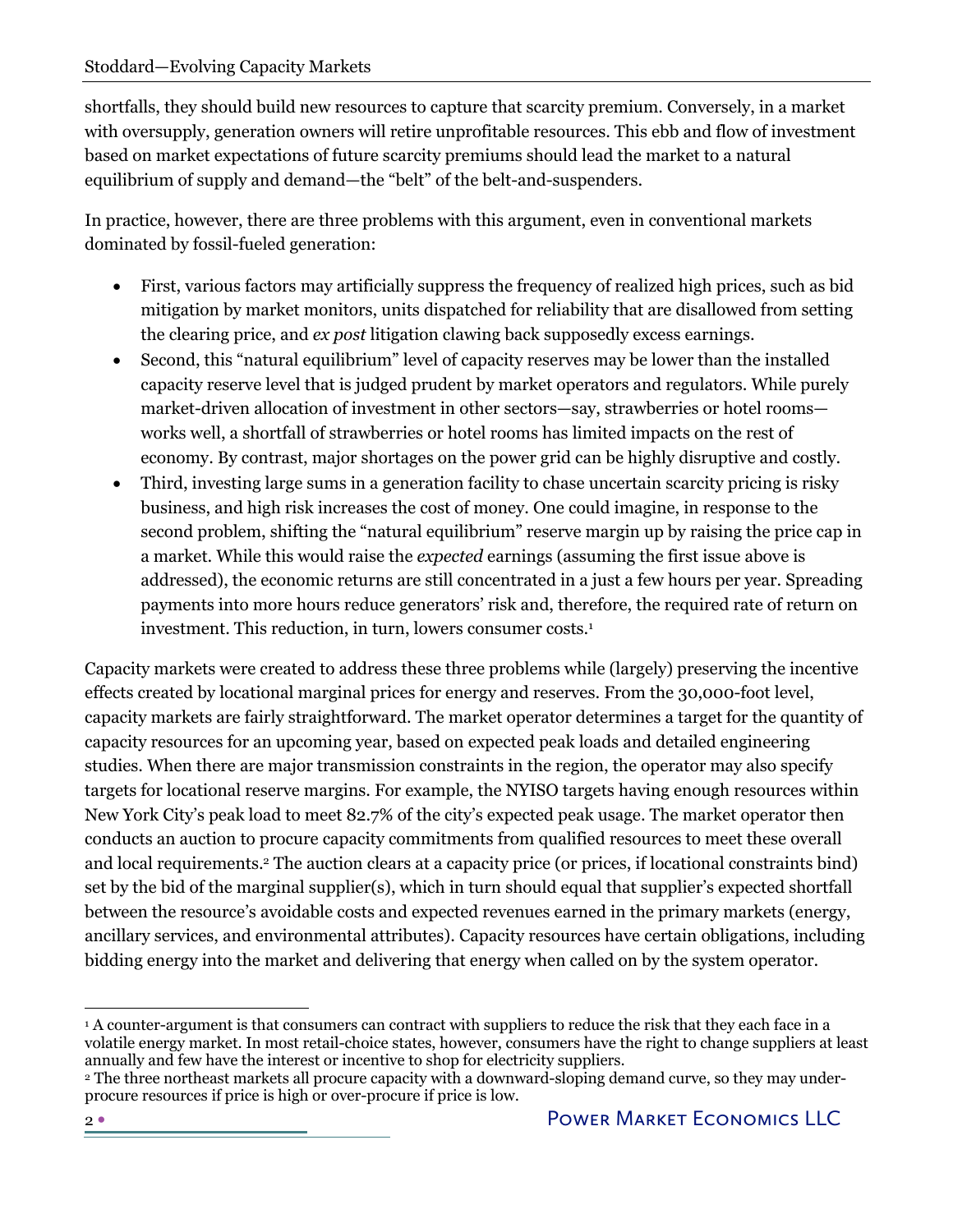Failure to perform incurs financial penalties, helping to ensure that, by design and maintenance, capacity resources will have high availability when needed most to serve peak demand.

How does this design address the three problems with energy-only markets? In an energy-only market, the installed capacity margin is an *output* of the market design; in an energy-and-capacity market, it is an *input*. When installed reserve margins are above the level that would be supported by energy earnings only, earnings will be lower than they would be in an energy-only market as extra supply drives down prices. Capacity payments top-up these payments to offset this "missing money" between the expected earnings from sales of energy and reserves (and, as applicable, environmental attributes) and the required earnings to keep enough resources available to the market. These payments can be likened to an option payment: capacity resources are induced to maintain and offer extra supply by capacity payments, as well as being paid should the option be exercised. And because these capacity payments are a reliable, steady source of revenue, they reduce investor's exposure to price volatility and, consequently, lower the investment risk premium they must charge.

## The Clash Between Capacity Markets and Public Policy

Capacity markets are technology neutral, so it may seem unlikely that some regulators view capacity markets as a block to cost-effective implementation of renewable energy policies. Indeed, when we set up these markets, neither the economists nor the regulators anticipated any such clash. What are the sources of the tension, then, between markets and public policy?

A central issue is a conflict between the form of subsidies to state policy resources, on the one hand, and market power mitigation, on the other. <sup>3</sup> Competitive offers of capacity should be priced to cover the gap between expected costs and revenues, and market monitors are required to assess the competitiveness of offers against this standard. The challenge is *which* costs and *which* revenues to include.

- Allowed costs are those that are *avoidable*. For existing units avoidable costs are generally small, including taxes and operational costs, unless a major refit is needed. <sup>4</sup> For a planned resource, however, avoidable costs also include construction and financing costs. Thus existing resources start from an advantaged cost position relative to new resources—and when state policies are trying to replace fossil-fueled generation with renewable generation, this structural cost advantage in the capacity markets works against that transition.
- Allowed revenues are only those *market* revenues that are available to all similar resources, including energy, ancillary services and Renewable Energy Credits (RECs). This rule is consistent with the Federal Power Act's requirement that wholesale tariffs are not unduly discriminatory. A generator may have a contract on favorable terms, but its capacity offer must be based on the market value of its output, not the contract value. At the time, this rule was adopted to forestall the exercise of buyer-side market power by states seeking to build new gas-

<sup>4</sup> Fuel costs and other variable charges are not included because these costs are recovered in the energy or ancillary services market revenues.

<sup>3</sup> "State policy resources" encompass any resource that receives subsidies from a state, principally renewable or nuclear units.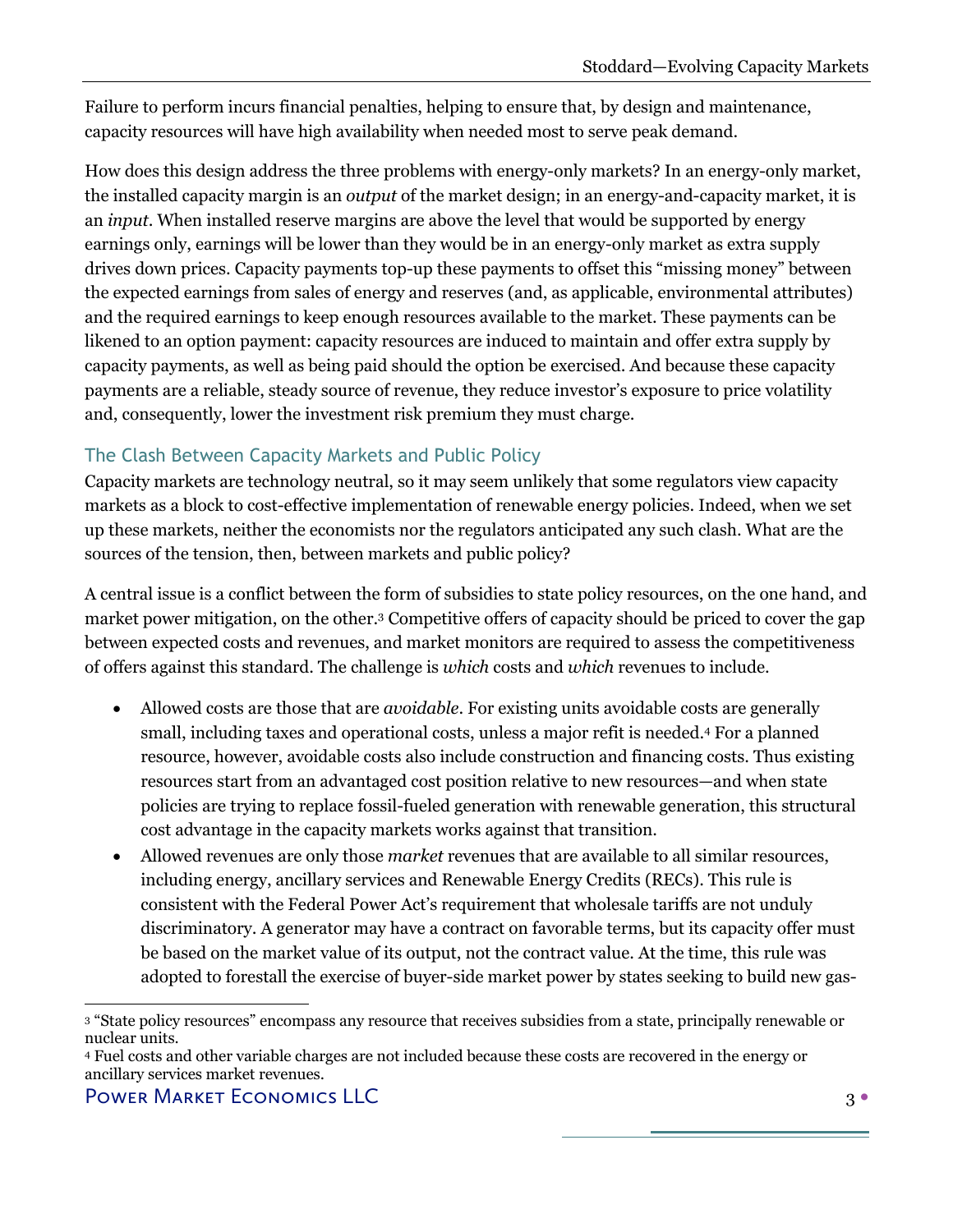fired units to lower local capacity prices, a policy actively considered by New Jersey and Maryland. Its effect today is to raise the mitigated offer prices for contracted renewable resources when those contracts are above the market value of energy and RECs those resources can expect to earn. Such above-market contracts, however, are precisely how innovative, highrisk renewables, such as off-shore wind, are being brought into the market.

Taken together, the resulting "competitive" offer price for many state policy resources is much higher than the market clearing price, typically set by incumbent fossil-fired generation. States are still on the hook for their contracted resources, however, leading to concerns that customers are being required to "pay twice" for resources—and, worse yet, are supporting the ongoing operations of fossil-fired units that policymakers would prefer retire.

Today's markets also carry in their design certain structural biases towards conventional units. These biases exist in both the primary and capacity markets. In ISO-NE's reserves markets, for example, regulation can only be carried by resources that can generate above or below their generation set point, which effectively excludes wind or solar resources (which can ramp down but not up) and conventional resources operating at their minimum generation (which can ramp up but not down). As another example from the capacity market, ISO-NE's Capacity Performance (CP) metrics deliver stiff financial penalties against capacity resources that are not generating during super-peak hours (and bonuses for generating above their capacity supply obligations in those hours). These CP penalties give conventional generators a strong incentive to insure units' availability and fuel supplies. Wind and solar generators, however, are not able to make winds blow or clouds depart. An expensive solution is to install energy storage alongside these intermittent generators, but such grid-scale storage would create a higher social value if it were independently dispatchable by the market operator.

### Steps for Improving Markets to Integrate State Policies

The current market design in New England is not without issues, but as a framework it successfully strikes a balance between the "let the chips fall where they may" approach of ERCOT's "energy-only" market, on the one hand, and the utility-based integrated resource plans that most New England states abandoned nearly two decades ago. The former provides no assurance of resource adequacy, while the latter places substantial risks onto consumers, risks now borne by independent power producers that relate, *e.g.*, to the choice of technology and location. Abandoning the region's market approach to electricity is premature, unnecessary, and likely to result in the same burdens on consumers that led the region to restructure its electric utilities.

What is needed, I believe, is *more* use of markets, not less, coupled with changes in our markets to allow broader and more complete participation of the evolving technologies that will shape our grid in the next half-century.

### *1. Concentrate value in primary markets*

Capacity markets are very good in encouraging investment in resources that have high value in the primary markets, *i.e.* energy, ancillary services and environmental attributes. Regulators and market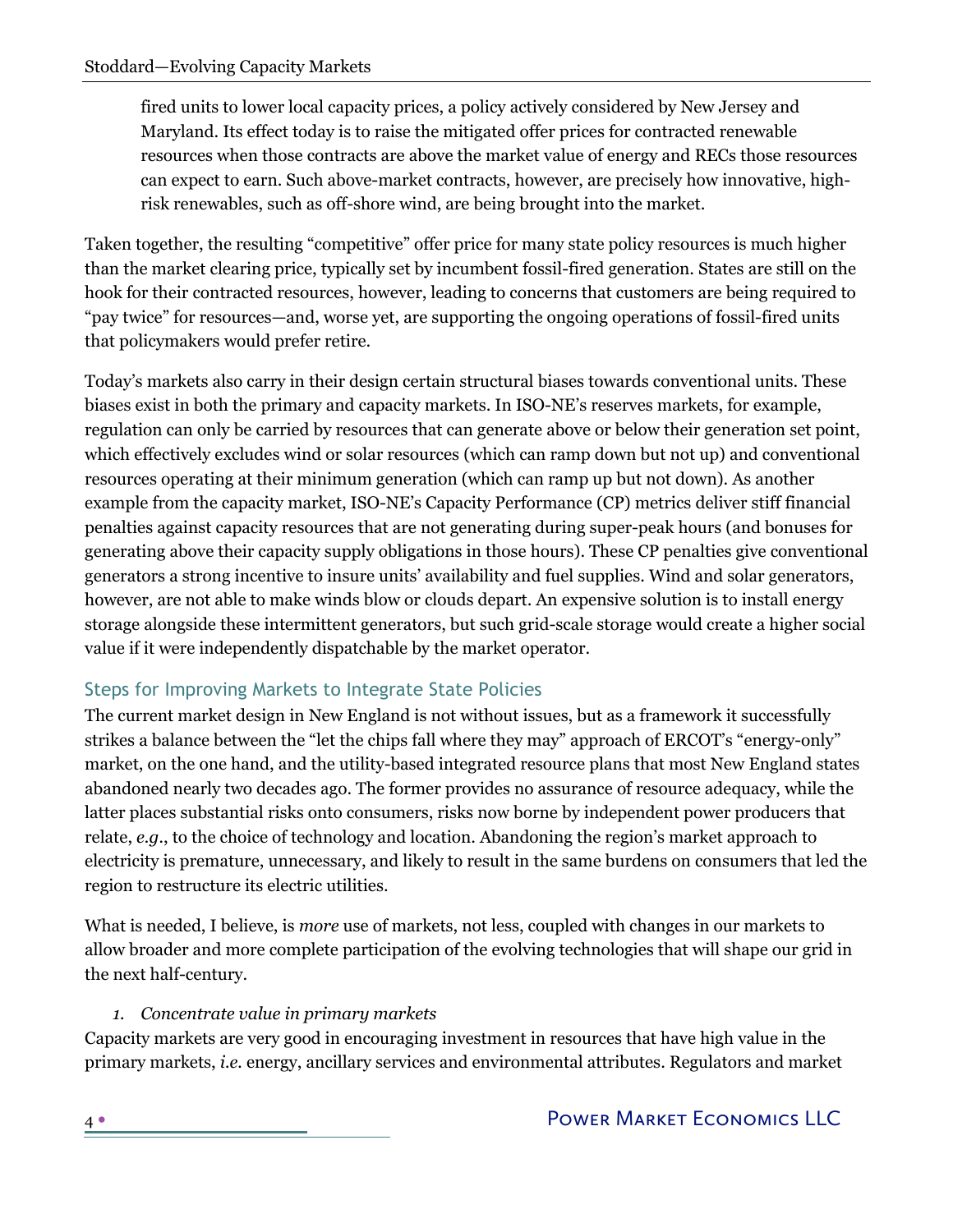operators should therefore first focus on ensuring that the attributes they value—for either policy or operational reasons—are seeing this value in primary market prices.

ISO-NE markets are constantly being reviewed and improved, and this process should continue with a focus on monetizing these valuable attributes. For example, PJM is working on a major update to its reserve pricing model, incorporating an administrative demand curve that places greater value on operational reserves during scarcity conditions. Such a change will benefit flexible resources and encourage entry of more providers here—particularly energy storage systems and controllable demand response, which many observers will be critical to expand in order to integrate increasing quantities of intermittent renewables. Such a change would also reduce the number of hours when unpriced operator actions are taken to ensure real-time reliability with the side-effect of suppressing market prices.

In this same line of thinking, ISO-NE needs to expand the range of resources that are allowed to provide operating and capacity reserves. As mentioned above, separating the Regulation product into Regulation Up and Regulation Down would immediately allow more resources to provide one product or the other. Market rules that limit energy storage participation should be carefully reviewed, removing unnecessary restrictions, such as minimum hours of availability at full power.

### *2. Create a transparent market price for all clean-energy resources*

As discussed above, a key source of the clash between public policy goals and operation of competitive markets are the growing number of state-backed contracts with renewable resources. Why exactly are policymakers turning to contracts, rather than relying on the operation of the competitive markets?

Contracts serve two important, distinct functions.

- Contracts reduce uncertainty for both buyer and seller; optimally, they shift risk to the party best able to bear it and, in so doing, lower the costs and improve the benefits to both parties.
- Contracts can create and transfer value that is otherwise missing from a market.

For example, a business contracts with an communications provider is principally serving the first, riskmanagement function, giving the provider a reliable revenue stream to support its investments and the business a stable communications channel. The same business, though, might contract with a specialty manufacturer to produce a custom sub-assembly for its product—an example of a contract that spans the second function, as it would be difficult to create a market for a particular, proprietary product.

Power Purchase Agreements (PPAs) that are primarily of the risk-management sort are typically priced near market values—that is, the *contracted* revenue to the supplier is similar to the *market* value of the energy. The value created by the contract is that the *variance* of the contracted revenues is much lower than the variance of market revenues, which can benefit both buyer and seller.5 But as we see in the

<sup>5</sup> This statement is particularly true for renewable energy resources, which have no variable fuel costs. Several independent power producers were put into bankruptcy, however, because they had sold power forward at a fixed price but not hedged their natural gas supply. Reducing variance of revenues does not always reduce risk of profits.

Power Market Economics LLC 5